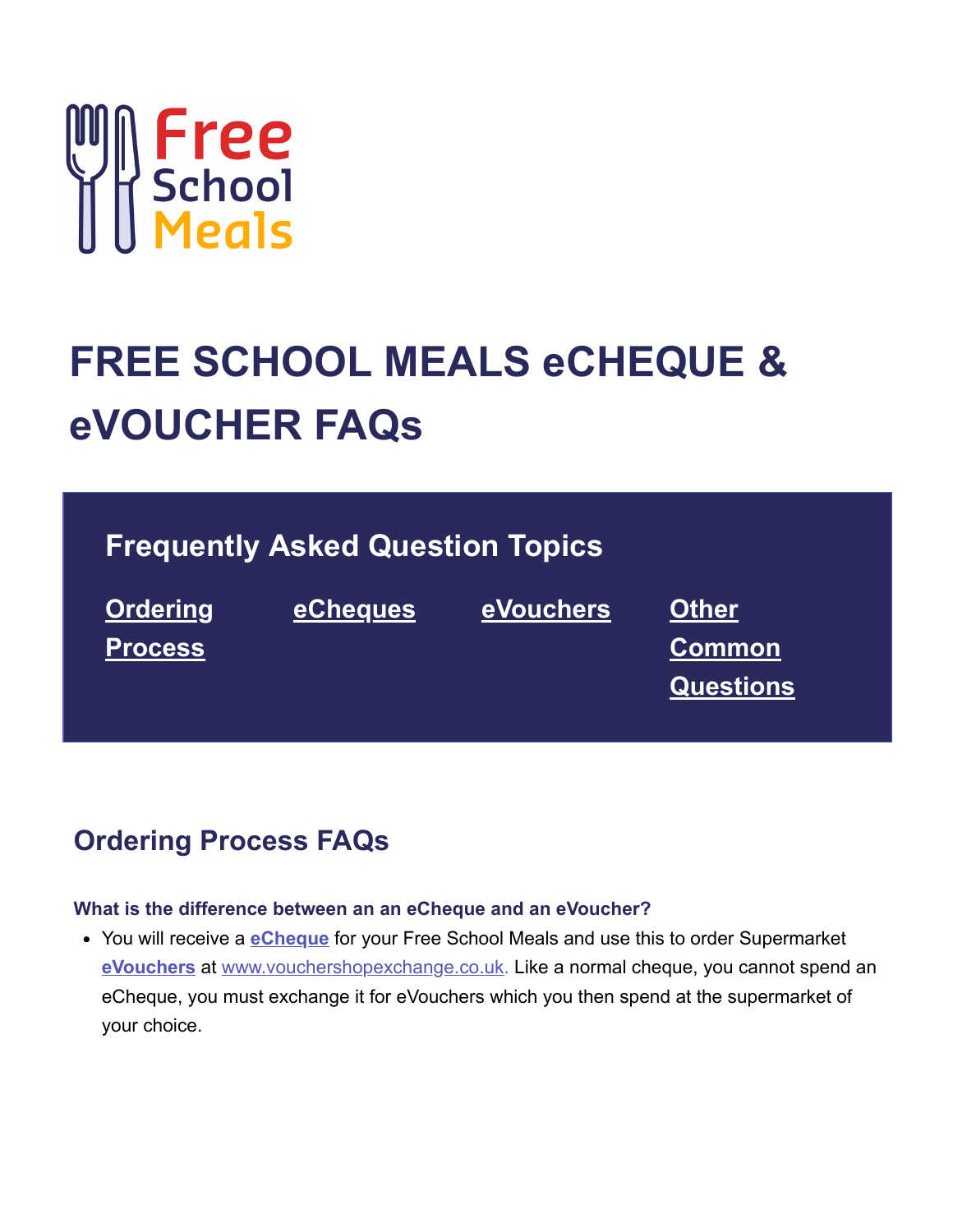

<span id="page-1-0"></span>**eCheque** - *This is exchanged for eVouchers before you go to the supermarket.* An eCheque consists of an 8 digit 'cheque number' and a 7 digit 'validation number', these are entered at [www.vouchershopexchange.co.uk](https://sodexo-engage.com/p/48OT-A0C/www.vouchershopexchange.co.uk) where you can choose your supermarket eVoucher. You cannot use these codes directly with the retailer, you must first exchange them for an eVoucher.

### <span id="page-1-1"></span>**eVoucher** - *This is a digital supermarket Voucher that can be used for payment at your chosen supermarket.*

Exchange your eCheque for eVouchers at [www.vouchershopexchange.co.uk.](https://sodexo-engage.com/p/48OT-A0C/www.vouchershopexchange.co.uk) Once you have selected your supermarket and amount the eVouchers will be sent to your email address you entered during the order process.

### **How do I redeem my eCheque?**

- Visit [www.vouchershopexchange.co.uk](https://sodexo-engage.com/p/48OT-A0C/www.vouchershopexchange.co.uk)
- Enter your cheque number (8 numbers long) and validation code (7 numbers and letters) we suggest copy and pasting from the email
- Select your supermarket: Tesco, Asda, Sainsbury's, Morrisons, M&S or Waitrose (John Lewis)
- Select the amount you wish to order You can order multiple values for example if you have a £15 voucher, you can order a £10 and a £5 eVoucher
- Enter your contact details and click submit
- You will receive 2 emails, 1. Order confirmation and 2. Order supermarket eVoucher
- To use your supermarket eVoucher either print it or show on your phone

### **Which Supermarkets are available?**

- Morrisons
- Tesco
- Sainsbury's
- Asda
- Waitrose (John Lewis)
- M&S food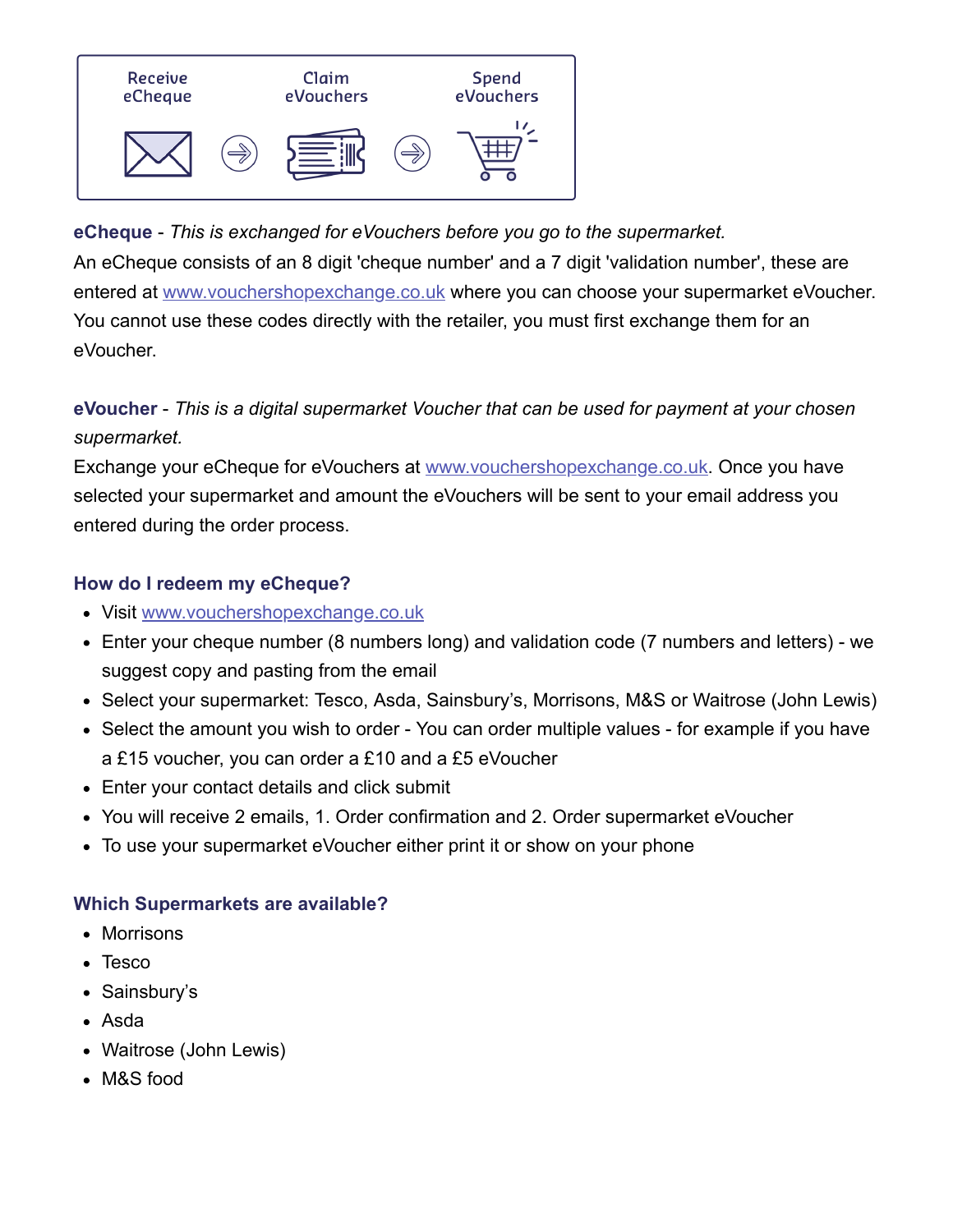## **eCheque FAQs**

#### **How long do I have to redeem the eCheque?**

<span id="page-2-0"></span>• It is valid for 3 months from receiving the eCheque email with your 'cheque number' and 'validation code'

#### **My school has ordered an eCheque for me, but it hasn't come through to my email?**

• Please check your junk mail. If you still haven't received it, please contact your school in the first instance to check your contact details are correct.

#### **My Cheque Number or Validation Code doesn't work?**

Your eCheque number is 8 characters long (*numbers only*) and your validation code is 7 characters long (*letters + numbers*). Please be sure that the validation code you're entering matches what you've been given. You may need to check that you have not entered a zero instead of an O, or a one instead of an i. Please be sure you are using an eCheque issued by 'Vouchershop' or 'Sodexo'. You will not be able to redeem an "eCode" from Edenred or any other supplier.

#### **The total amount of my eCheque isn't available as an eVoucher.**

• You may need to order more than one eVoucher, for example, if you have an eCheque for £15 you may need to order one £10 eVoucher and one £5 eVoucher for your supermarket. Most of our supermarket eVouchers are available in £5 increments.

#### **Can the Free School Meal Voucher eCheques be added together?**

You will need to redeem one eCheque at a time if you receive multiple Free School Meal Vouchers.

#### **I have an "eCode" from** *Edenred***, can I use this on Vouchershop?**

Any "eCodes" or eCheques issued by *Edenred* or another supplier **cannot** be used at [www.vouchershopexchange.co.uk](https://sodexo-engage.com/p/48OT-A0C/www.vouchershopexchange.co.uk).

# <span id="page-2-1"></span>**eVoucher FAQs**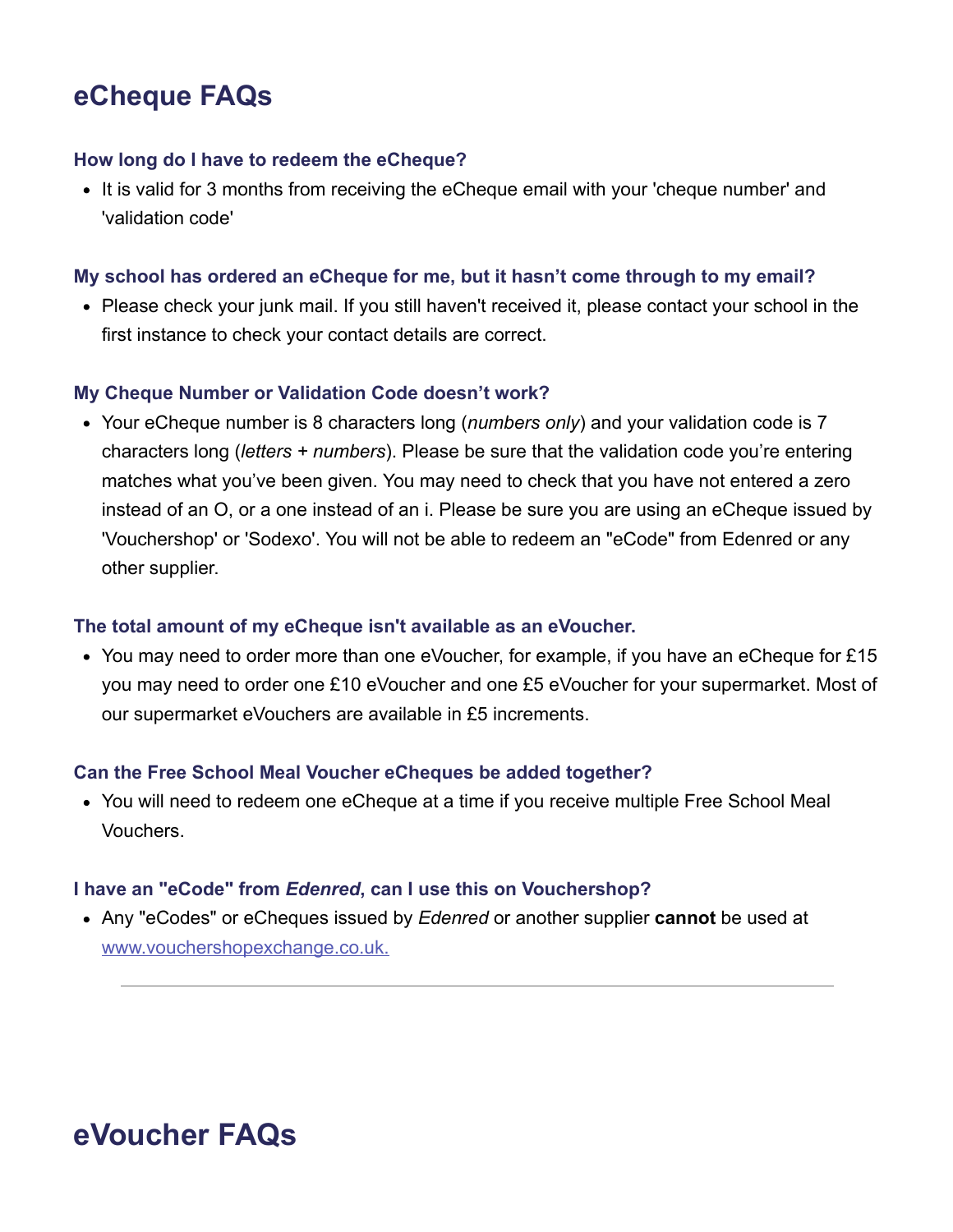#### **How long do I have to use my supermarket eVouchers?**

Your supermarket eVouchers will have an expiry date stated on them - dates vary dependent on the supermarket you selected.

#### **How do I use a supermarket eVoucher?**

A supermarket eVoucher card is a digital voucher. The eVoucher email contains a link to a barcode and PIN which can be presented at the till in-store either on a phone screen or printed on a piece of paper.

#### **I can't use my eVoucher at my Local 'Morrisons Daily'.**

Unfortunately, 'Morrisons Daily' stores do not accept eVouchers so you will need to go to a larger store. We are sorry for any inconvenience this causes.

#### **Can the eVouchers be used for online supermarket orders?**

At the moment, only ASDA and Waitrose eVouchers can be spent online, all other supermarkets are in store only.

#### **I can't click on my eVoucher link that you've emailed me?**

Your email provider or browser may have blocked the link that you are trying to click on. If this is happening then copy and paste the link directly into the address bar in your browser (e.g. Internet explorer/Safari/Google Chrome) and your eVoucher will appear. *(Be careful not to copy a blank space at the end of the link which might stop it being recognised.)*

#### **What does an eVoucher look like?**

• Your eVoucher will have the supermarket logo on as well as a bar code and PIN, this is what you need to show the supermarket teams at the till.

#### **Do I need to print my eVoucher?**

All supermarkets will allow you to display the eVoucher on a mobile device as well as printed copy, so you do not need to print it. *(You can add your eVoucher URL as a favourite on your mobile device browser, alternatively you can take a screen shot of the eVoucher to present at the till.)*

### <span id="page-3-0"></span>**Other Common Questions**

#### **I'm not able to get to the supermarket.**

You can forward the eVoucher to someone else to purchase goods on your behalf if you are unable to get to the supermarket. Take a screenshot of the barcode before going to the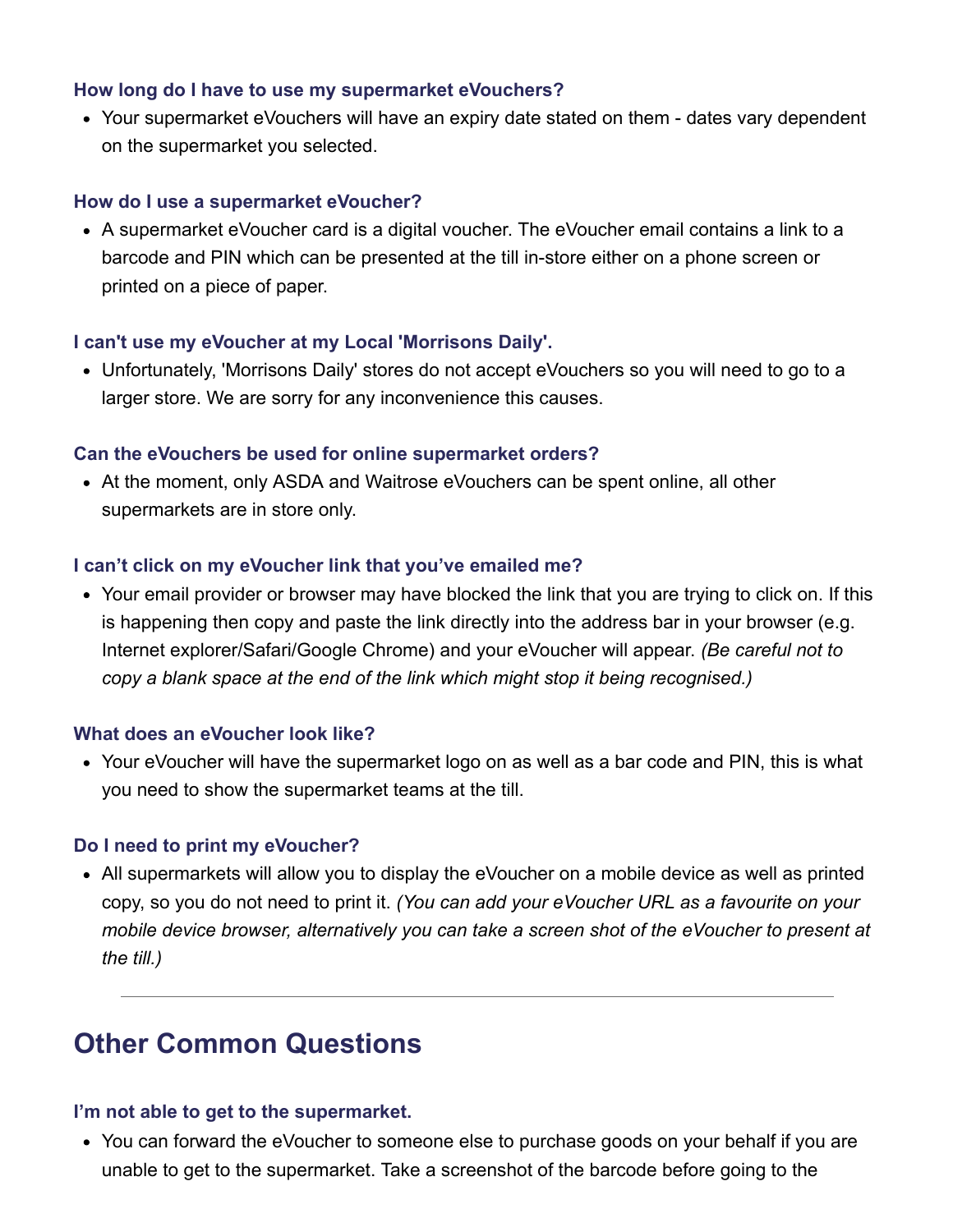supermarket as this should still be able to scan and does not require a signal. ASDA and Waitrose eVouchers can be used for online orders.

#### **I have received one voucher for one child not for the other?**

Unfortunately, we can only issue vouchers that have been requested by your school. If you haven't received the missing voucher within 24 hours, please contact them and ask them to send the order through to us

#### **I haven't received my emails.**

- These automatically release from our system following the email confirmation of your order so you should have received these around the same time.
- Your email provider might have put these into your junk or spam folders, so we recommend checking here. If you are not able to find them in either of these folders, please let us know and confirm your surname and order reference number so we can locate your order on our system and assist your further.

#### **I don't have a printer.**

All supermarkets allow you to display the eVoucher on a mobile device. If your store has no mobile phone signal, take a screen shot of the eVoucher before you go, and present it at the till.

#### **Why is it less for one child than for another?**

Values are defined by your school. If you need further information on this, please speak to your school.

#### **Can the eCheques be added together?**

No, you will need to redeem one cheque at a time if you have received multiple voucher cheques.

#### **I cannot get access to www.vouchershopexchange.co.uk**

We are supporting many families during these unprecedented times therefore we recommend that you redeem your voucher outside of core business hours.